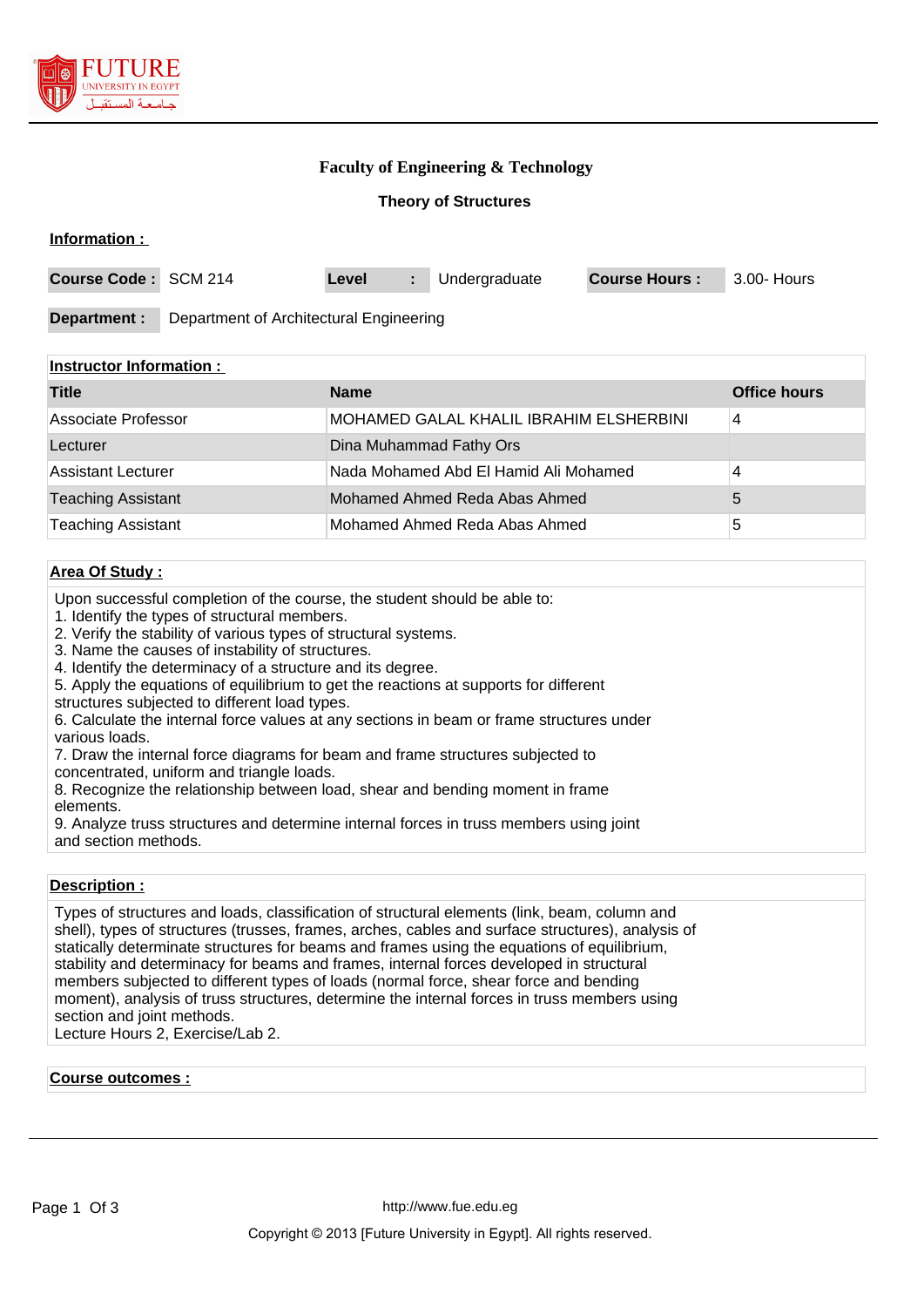

| a.Knowledge and Understanding::     |                                                                                                                          |  |  |  |
|-------------------------------------|--------------------------------------------------------------------------------------------------------------------------|--|--|--|
| $1 -$                               | Define various types of structural members.                                                                              |  |  |  |
| $2 -$                               | Identify the stability of structures.                                                                                    |  |  |  |
| $3 -$                               | Identify the determinacy of structures.                                                                                  |  |  |  |
| 4 -                                 | State the equations of equilibrium.                                                                                      |  |  |  |
| <b>b.Intellectual Skills::</b>      |                                                                                                                          |  |  |  |
| $1 -$                               | Apply the equations of equilibrium.                                                                                      |  |  |  |
| $2 -$                               | Analyze various types of instability of structures.                                                                      |  |  |  |
| $3 -$                               | Relate the relationship between load, shear and bending moment in frame elements.                                        |  |  |  |
| 4 -                                 | Analyze the determinacy of structures and the degree of indeterminacy.                                                   |  |  |  |
|                                     | c. Professional and Practical Skills: :                                                                                  |  |  |  |
| $1 -$                               | c1. Determine the reactions of determinate structures using the equations of equilibrium.                                |  |  |  |
| $2 -$                               | Calculate the internal force values at any sections in beam or frame structures under various loads.                     |  |  |  |
| $3 -$                               | Draw the internal force diagrams for beam and frame structures subjected to concentrated, uniform and<br>triangle loads. |  |  |  |
| 4 -                                 | Determine the internal forces in truss members.                                                                          |  |  |  |
| d.General and Transferable Skills:: |                                                                                                                          |  |  |  |
| $1 -$                               | Work within constraints of time.                                                                                         |  |  |  |
| $2 -$                               | Managing time and meeting deadlines.                                                                                     |  |  |  |

# **Course Topic And Contents :**

| <b>Topic</b>                                                                           | No. of hours Lecture |   | <b>Tutorial / Practical</b> |
|----------------------------------------------------------------------------------------|----------------------|---|-----------------------------|
| Introduction to structural analysis. Types of structures and members. 4                |                      | 2 | 2                           |
| Equations of equilibrium. Application on simple and continuous<br>beams.               | 4                    | 2 | $\overline{2}$              |
| Application of the equations of equilibrium on frames.                                 | $\overline{4}$       | 2 | 2                           |
| Stability and determinacy                                                              | 4                    | 2 | $\overline{2}$              |
| Internal forces in simple beam.                                                        | 8                    | 4 | 4                           |
| Internal forces in continuous beam.                                                    | 8                    | 4 | 4                           |
| Internal forces in frames I.                                                           | 8                    | 4 | 4                           |
| Internal forces in frames II.                                                          | 8                    | 4 | 4                           |
| Internal forces in inclined members under uniform and triangular<br>distributed loads. | 4                    | 2 | 2                           |
| Analysis of truss structures I.                                                        | 4                    | 2 | $\overline{2}$              |
| Analysis of truss structures II.                                                       | 4                    | 2 | 2                           |

| <b>Teaching And Learning Methodologies:</b> |  |  |  |
|---------------------------------------------|--|--|--|
| Lecture                                     |  |  |  |
| <b>Class Work</b>                           |  |  |  |
|                                             |  |  |  |